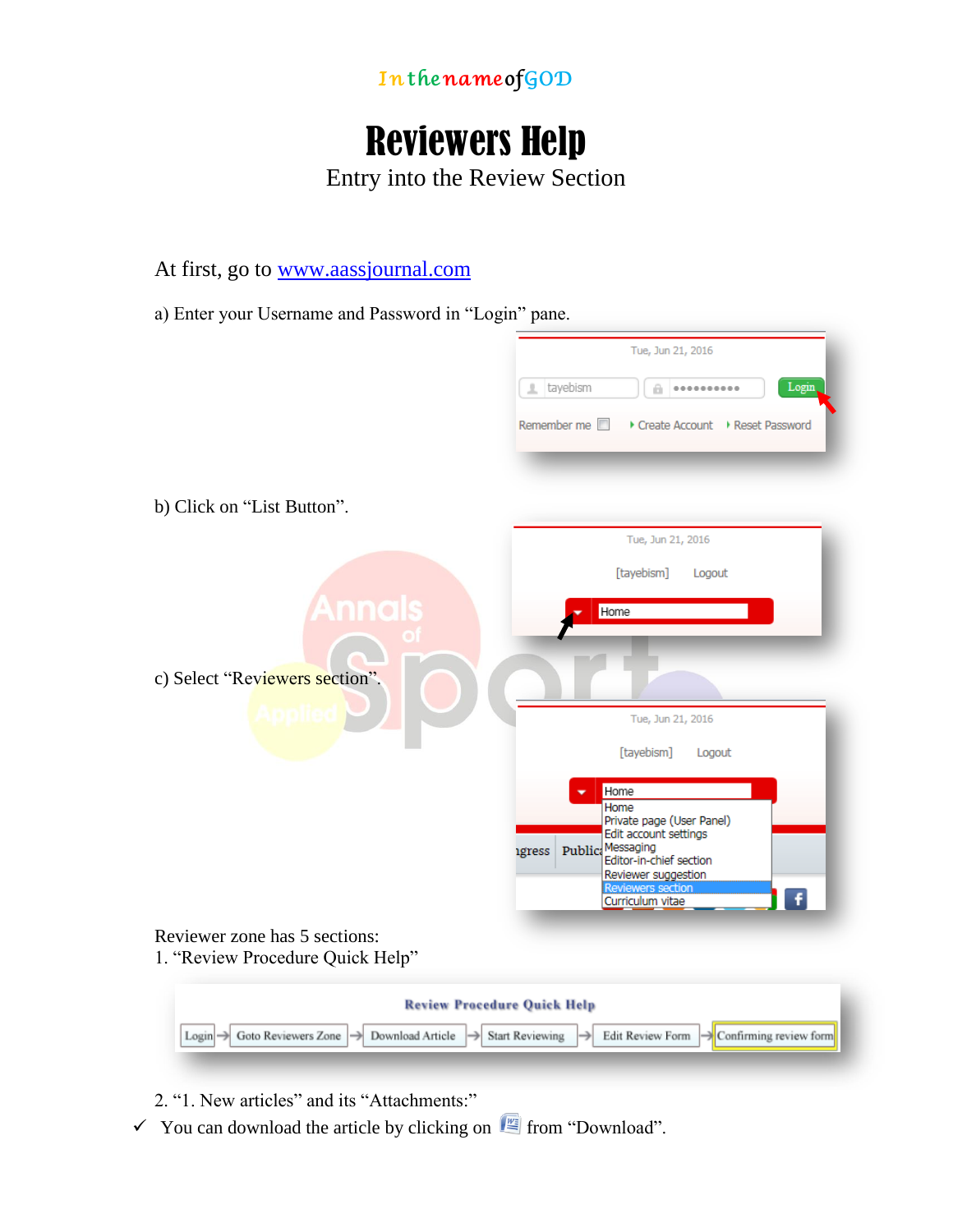- $\checkmark$  You can start the review process by clicking on  $\Phi_{\text{Review}}$  from "Start".
- $\checkmark$  You can cancel the review process by clicking on  $\checkmark$  cancel from "Cancel".

| <b>1- New articles</b> |
|------------------------|
|------------------------|

New articles means the articles newly assigned to be reviewed by you. These articles selected based on your specialty. You can download and study the article by clicking on download button. Then you may click on start button and begin the review process and filling the review form. Also if you feel you can not review this article for each reason, you can click on cancel button to remove the article from the list.

| # | Review code                                  | Title of article                                                                                                                    | Assign date                  | Subject                                      | Download | Profile      | <b>Start</b> | Cancel    |
|---|----------------------------------------------|-------------------------------------------------------------------------------------------------------------------------------------|------------------------------|----------------------------------------------|----------|--------------|--------------|-----------|
|   | 53-344-1                                     | Regular Exercise or Food restriction which is better in<br>the heart failure? With approach to oxidative stress<br>and angiogenesis | 2016/06/12<br>Primary review | Sport Physiology and<br>its related branches | W        |              | Review       | Cancel    |
|   | Attachments:                                 |                                                                                                                                     |                              |                                              |          |              |              |           |
| л | Ann. Appl. Sport Sci.-attach-<br>$276$ .docx | <b>No Description</b>                                                                                                               |                              | 2016/03/27                                   |          | 1464 KB      |              | जो        |
|   | Ann. Appl. Sport Sci.-attach-<br>$277$ .docx | No Description                                                                                                                      |                              | 2016/03/27                                   |          | <b>15 KB</b> |              | $\vec{r}$ |
|   |                                              |                                                                                                                                     |                              |                                              |          |              |              |           |

3. "2. Uncompleted reviews" and its "Attachments:"

If you start the review process and cannot complete the review form at the time, you can check mark the "Save the form as a draft and continue later" tab and then click on "Save records and let me edit it" at the end of form.

|                                  | $\triangledown$ Save the form as a draft and continue later |  |
|----------------------------------|-------------------------------------------------------------|--|
| Save records and let me edit it. |                                                             |  |
|                                  |                                                             |  |

**Note:** if you want to complete the review process, don't check mark the "Save the form as a draft and continue later", and so, directly click on "Save and send the form".



After this action, your review zone changes as follows: